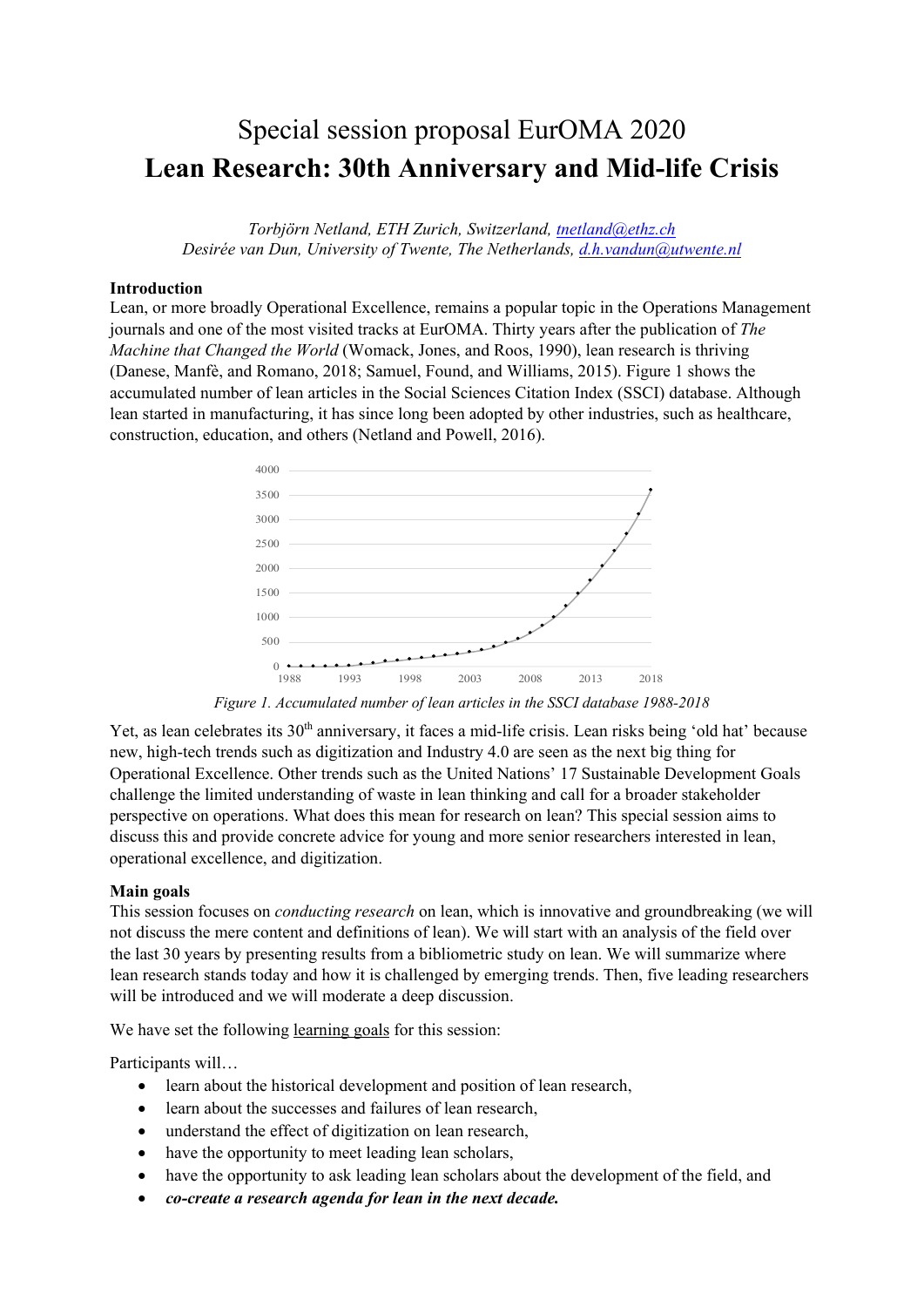#### Outcome goals:

- 1. One brilliant panel session with new research inspiration for all participants
- 2. New connections among established and emerging scholars in the area of lean
- 3. One conceptual paper or white paper:

After the session, all panel members (and exceptionally interested participants) will be invited to coauthor a conceptual research paper for a journal (e.g., *IJOPM*, similar to MacCarthy, Lewis, Voss, and Narasimhan, 2013, and Brennan, Ferdows, Godsell, Golini, Keegan, Kinkel, Srai and Taylor, 2015) or a white paper for a suitable outlet (e.g., World Economic Forum's *Agenda* platform) to disseminate the knowledge outside the community, or both.

#### **Why a special session?**

The goals above are not likely to be met with a regular paper session. Also, the EurOMA conference provides the perfect occasion to address this topic in a panel debate as key scholars gather here annually, while co-creating an agenda for our lean community towards the next decade.

#### **Quality**

The panel will consist of world-leading scholars in the era of lean and moderated by Torbjörn and Desirée. We have excellent connections in this field and plan to invite (short bios attached):

- Prof. Rachna Shah, Carlson School of Management, USA,
- Prof. Matthias Holweg, Oxford University, UK,
- Prof. Pamela Danese, University of Padova, Italy, and
- Prof. Peter Hines, Waterford Institute of Technology, Ireland, and
- Pär Åhlström, Stockholm School of Economics, Sweden.

In case some of these are not available, we can draw on the following list of excellent back-ups: Andrea Furlan, Pauline Found, Arnaldo Camuffo, Daniel Jones, Barbara Flynn, Daryll Powell, Thomas Bortolotti, or Zoe Radnor (among others).

#### **Thank you for considering this proposal**

We believe this special session will be extremely well attended (30+ participants). We are also confident the audience as well as the panelists will appreciate it.

We hope the committee also sees the value in our proposal.

Best regards,

Torbjörn and Desirée

#### **References**

- Brennan, L.,Ferdows, K, Godsell, J. et al. (2015). "Manufacturing in the world: where next?" *International Journal of Operations & Production Management* Vol. 35 No 9, pp. 1253-1274.
- Danese, P., Manfè, V., and Romano, P. (2018), "A systematic literature review on recent lean research: State-ofthe-art and future directions", *International Journal of Management Reviews,* Vol. 20 No. 2, pp. 579-605.
- MacCarthy, B. L., Lewis, M., Voss, C., and Narasimhan, R. (2013), "The same old methodologies? Perspectives on OM research in the post-lean age", *International Journal of Operations & Production Management,*  Vol. 33 No. 7, pp. 934-956.
- Netland, T. H. and Powell, D. J. (2016), *The Routledge companion to lean management*, Routledge, New York, NY.
- Samuel, D., Found, P. A., and Williams, S. J. (2015), "How did the publication of the book The Machine That Changed The World change management thinking? Exploring 25 years of lean literature", *International Journal of Operations & Production Management,* Vol. 35 No. 10, pp. 1386-1407.
- Womack, J. P., Jones, D. T., and Roos, D. (1990), *The machine that changed the world*, Rawson Associates, New York, NY.